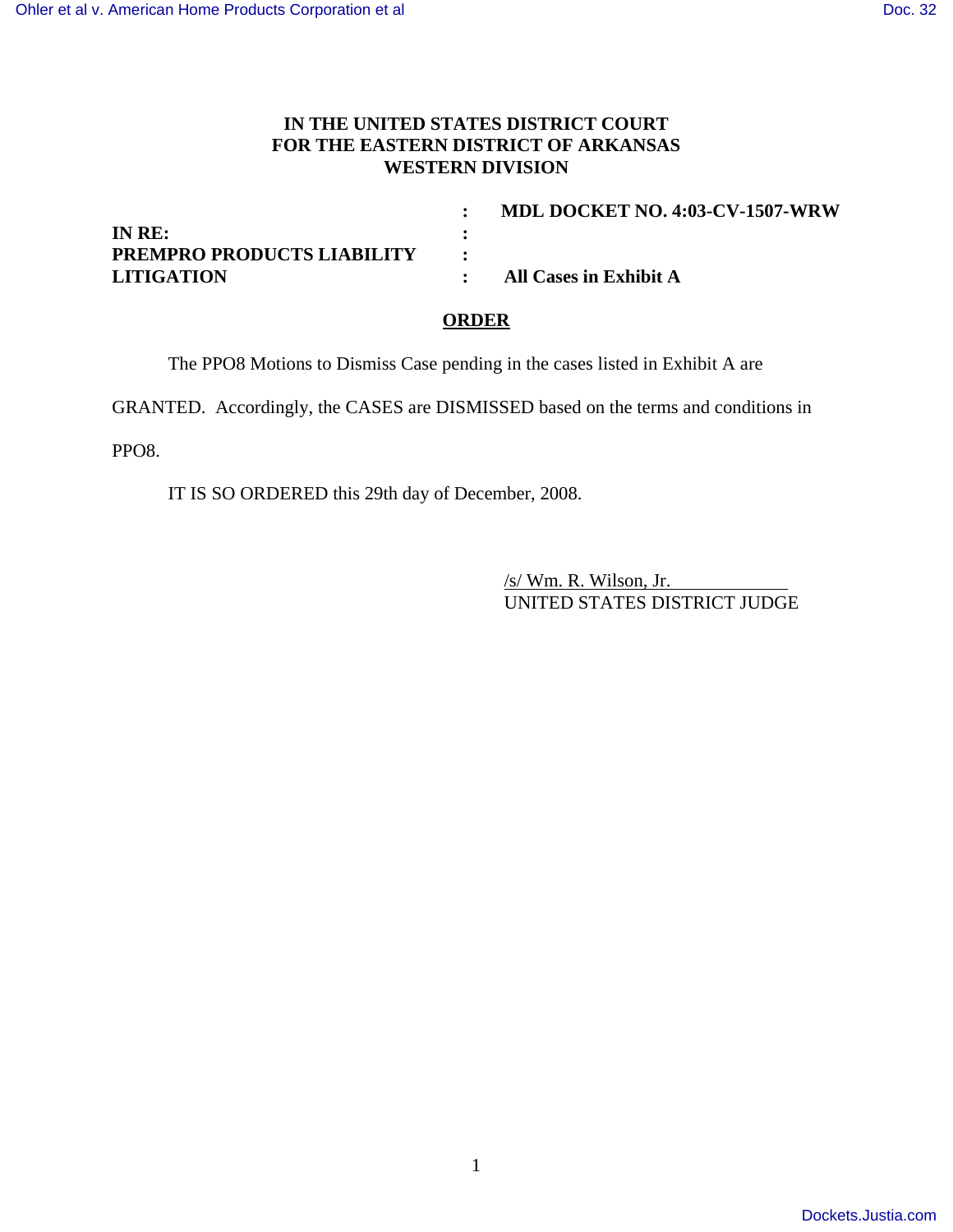## **EXHIBIT A**

4:08-cv-03624-WRW Adkins et al v. American Home Products Corporation, et al 4:08-cv-03625-WRW Adkins et al v. American Home Products Corporation, et al 4:08-cv-03633-WRW Anderson et al v. American Home Products Corporation, et al 4:08-cv-03638-WRW Ash et al v. American Home Products Corporation, et al 4:08-cv-03646-WRW Belcher et al v. American Home Products Corporation, et al 4:08-cv-03651-WRW Bolen et al v. American Home Products Corporation, et al 4:08-cv-03654-WRW Bousheley et al v. American Home Products Corporation, et al 4:08-cv-03658-WRW Fulkes-Bowles et al v. American Home Products Corporation, et al 4:08-cv-03660-WRW Bridwell v. American Home Products Corporation, et al 4:08-cv-03669-WRW Brown v. American Home Products Corporation, et al 4:08-cv-03680-WRW Campbell v. American Home Products Corporation, et al 4:08-cv-03695-WRW Cavender v. American Home Products Corporation, et al 4:08-cv-03721-WRW Copley et al v. American Home Products Corporation, et al 4:08-cv-03730-WRW Curtis et al v. American Home Products Corporation, et al 4:08-cv-03731-WRW Day et al v. American Home Products Corporation, et al 4:08-cv-03733-WRW Dean v. American Home Products Corporation, et al 4:08-cv-03751-WRW Ervin v. American Home Products Corporation, et al 4:08-cv-03756-WRW Facemire v. American Home Products Corporation, et al 4:08-cv-03758-WRW Finley v. American Home Products Corporation, et al 4:08-cv-03776-WRW Good et al v. American Home Products Corporation, et al 4:08-cv-03792-WRW Hale v. American Home Products Corporation, et al 4:08-cv-03816-WRW Hooser v. American Home Products Corporation, et al 4:08-cv-03848-WRW Kasey v. American Home Products Corporation, et al 4:08-cv-03852-WRW Kerns v. American Home Products Corporation, et al